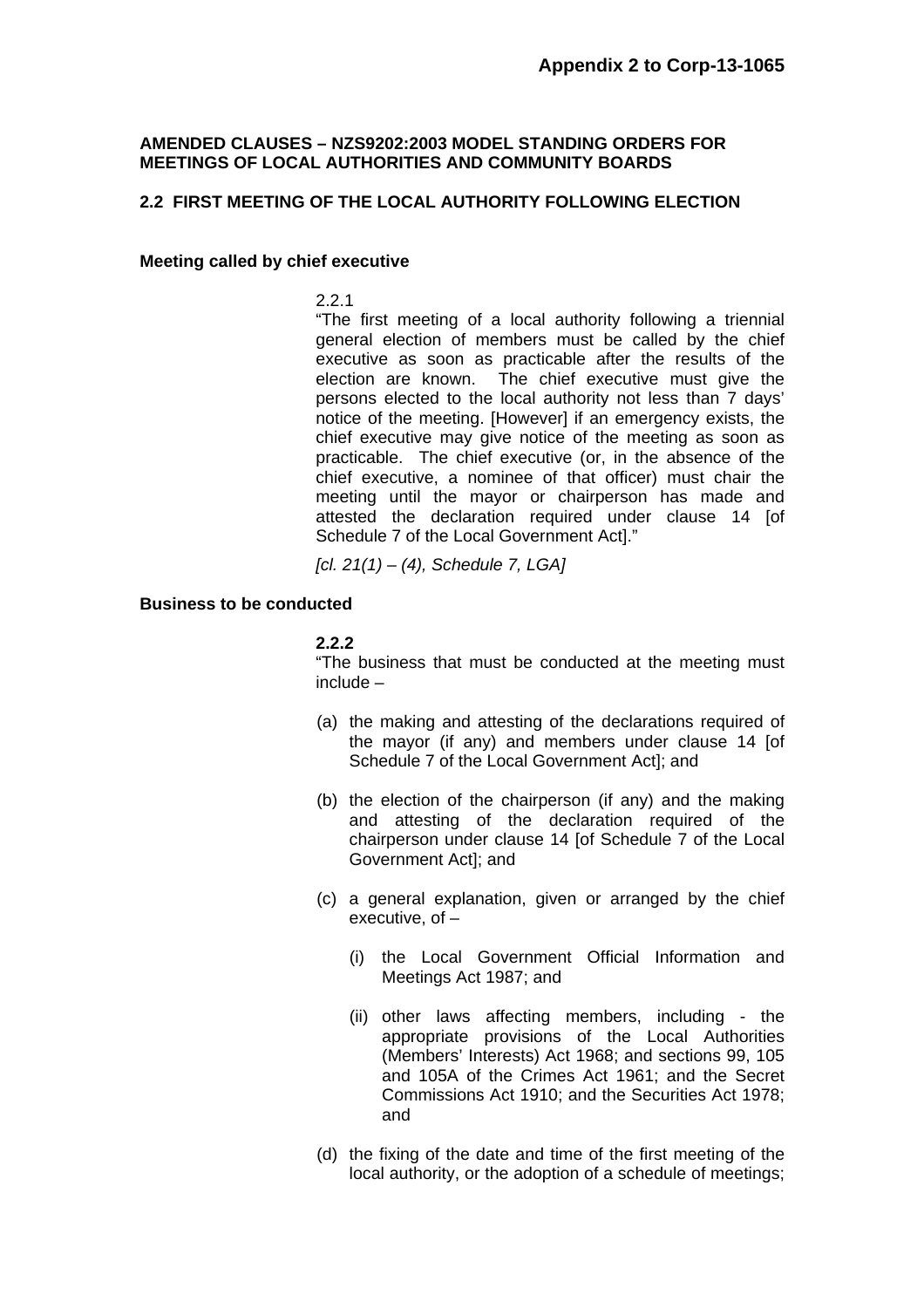and

 **(e) [new] The appointment of the deputy mayor by the mayor under section 41A(3)(a) of the Local Government Act 2002 OR if the mayor declines to exercise this power, the election of the deputy mayor or deputy chairperson in accordance with clause 17 [of Schedule 7 of the Local Government Act].** 

 **[new] To avoid doubt clause 17(1) of Schedule 7 does not apply to the election of a deputy mayor of a territorial authority unless the mayor of the territorial authority declines to exercise the power to appoint (section 41A(7)). Note that nothing limits or prevents a territorial authority from removing, in accordance with clause 18 of Schedule 7, a deputy mayor appointed by the mayor under section 41A(3)(a). Refer to standing order 2.6.3.** 

 **(e) the election of the deputy mayor or deputy chairperson in accordance with clause 17 [of Schedule 7 of the Local Government Act]."**

*[cl. 21(5), Schedule 7, LGA]* 

# **2.4 QUORUM AT MEETINGS**

[…]

# **Definiton of quorum for local authority or joint committee meetings**

2.43.

- "The quorum at a meeting of –
- (a) a local authority or joint committee consists of
	- (i) half of the members if the number of members (including vacancies) is even; or
	- (ii) a majority of members if the number of members (including vacancies) is odd."

*[cl. 23(3), cl.30(9), Schedule 7, LGA]* 

#### **Definition of quorum for committee meetings**

2.4.4.

"The quorum at a meeting of –

 $[...]$ (b) a commmittee –

 (i) is not fewer than 2 members of the committee (as determined by the local authority or committee that appoints the committee);

 (replace with ) consists of a majority of members if the number of members (including vacancies) is odd."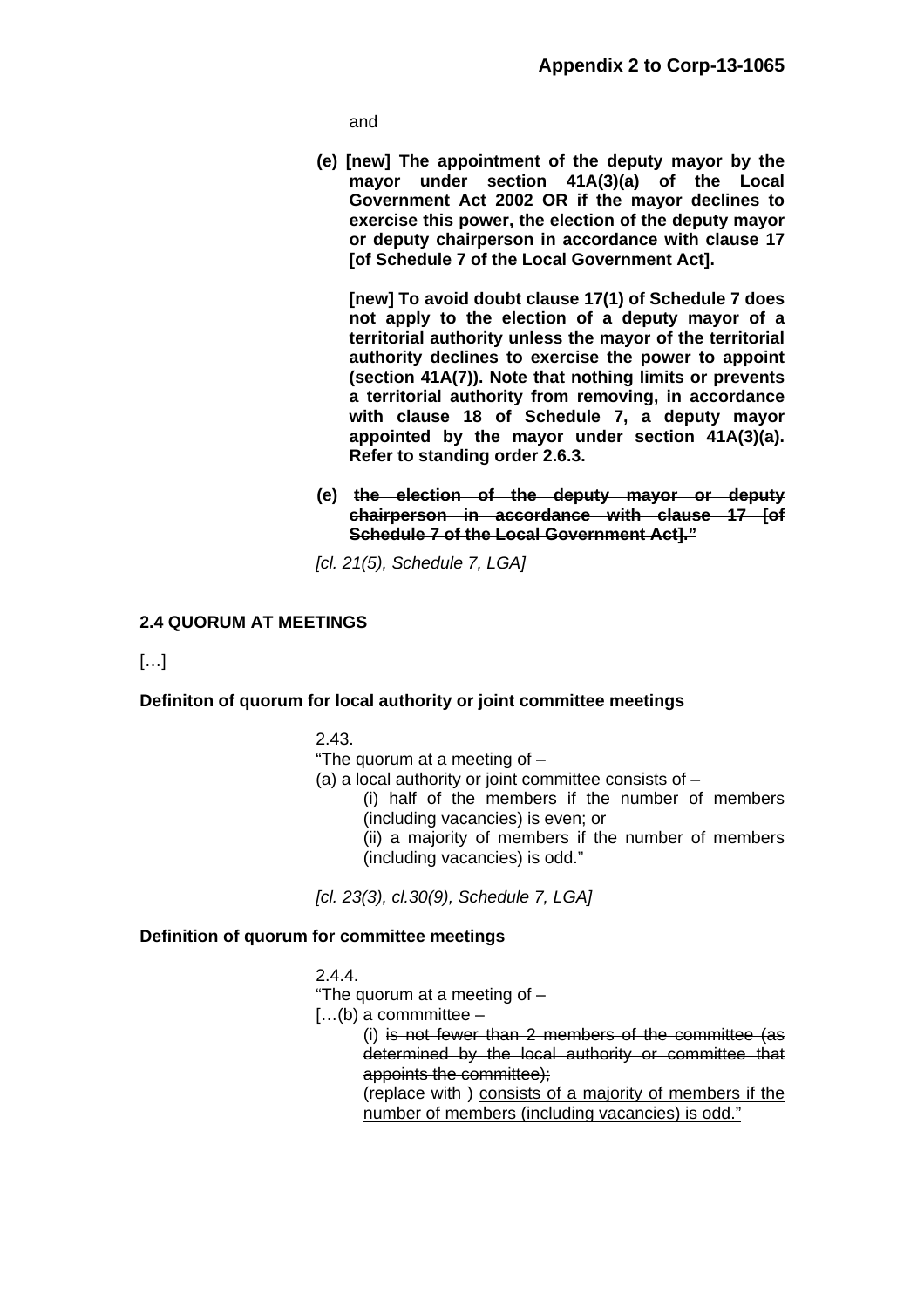# **2.5 VOTING AT MEETINGS**

## **Acts and decisions of the local authority by majority vote at meetings**

### **2.5.1**

- (1) "The acts of a local authority must be done, and the questions before the local authority must be decided, at a meeting by:
	- a) vote; and
	- b) the majority of members that are present and voting."

### **Casting vote**

- (2) "For the purposes of [2.5.1(1)], the mayor or chairperson or other person presiding at the meeting:
	- a) Has a deliberative vote; and
	- b) In the case of an equality of votes, the chairperson has a casting vote does not have a casting vote (and therefore the act or question is defeated and the status quo is preserved)."

 NOTE – This is based on the legislative default position of there being no casting vote. Where a local authority wishes to have a casting vote it should refer to Appendix H for alternative wording for this section. When adopting, amending or suspending Standing Orders to provide for a casting vote clause 27, schedule 7 of the Local Government Act 2002 applies.

**Open voting** (3) "An act or question coming before the local authority must be done or decided by open voting."

**Mandatory requirements** (1) and (2) apply unless the Local Government Act 2002 provides otherwise.

[*cl. 24, Schedule 7, LGA]*

### **[new 2.6] Mayor responsible for appointing the deputy mayor, power to remove deputy mayor and voting systems for certain appointments including the deputy mayor, committee chairperson and deputy chairpersons of committees**

**Mayor to appoint deputy mayor** 

**2.6.1** 

[new] The mayor has the power to appoint the deputy mayor.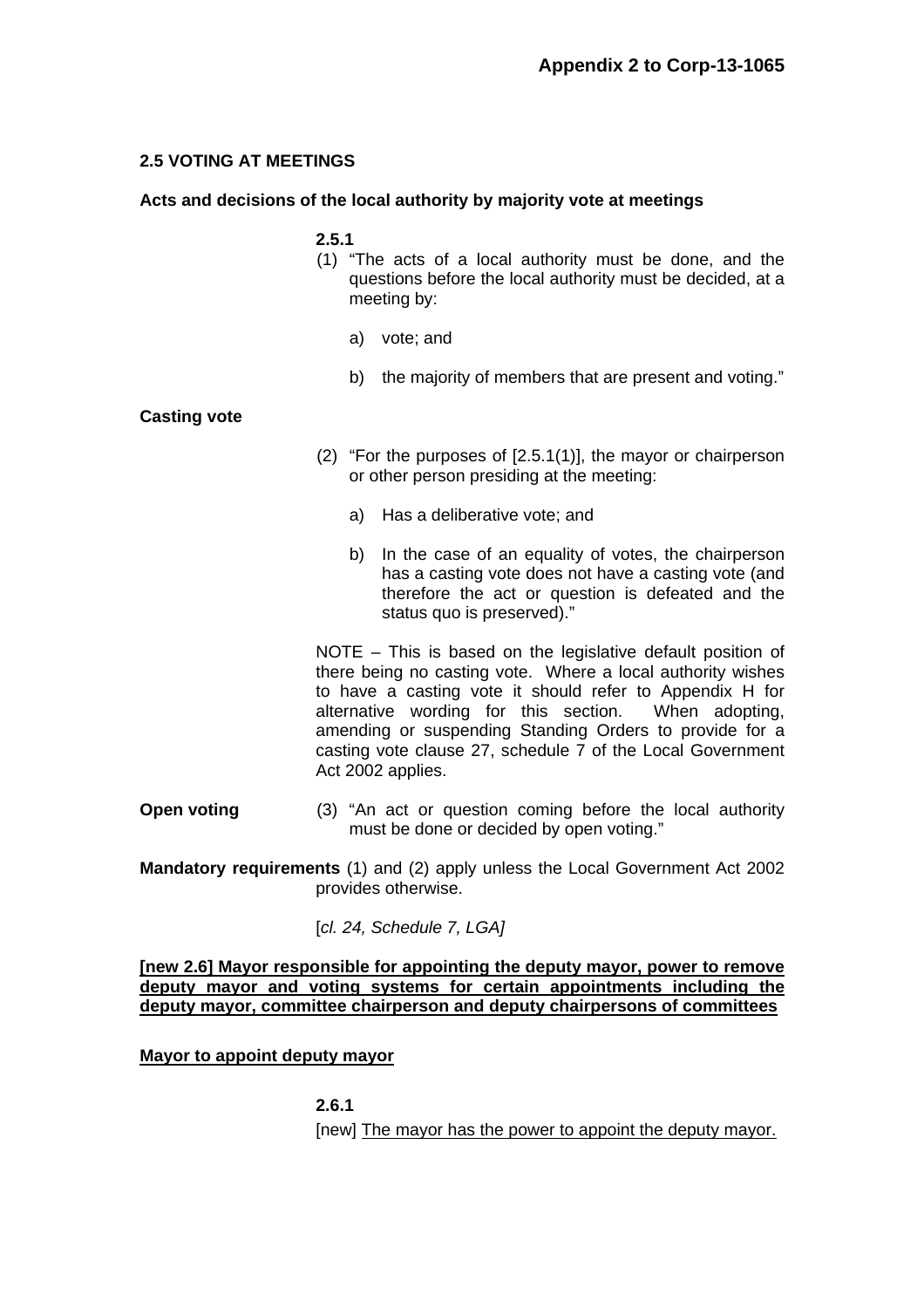# **Mayor declines to exercise powers in 2.6.1**

## **2.6.2**

[new] The mayor may decline to appoint the deputy mayor. In that case the procedure to appoint a deputy mayor shall follow the procedure contained in standing order 2.6.4.

#### **Power to remove deputy mayor**

### **2.6.3**

[new] (1) At a meeting that is in accordance with clause 18 of Schedule 7 of the Local Government Act 2002, a territorial authority may remove its deputy mayor from office. (2) If a deputy mayor is removed from office at that meeting, the territorial authority may elect a new deputy mayor at that meeting.

(3) A meeting to remove a deputy mayor may be called by – (a) a resolution of the territorial authority; or

(b) a requisition in writing signed by the majority of the total membership of the territorial authority (excluding vacancies) (4) A resolution or requisition must –

(a) Specify the day, time and place at which the meeting is to be held and the business to be considered at that meeting; and (b) indicate whether or not, if the deputy mayor is removed from office, a new deputy mayor is to be elected at the meeting if a majority of the total membership of the territorial authority (excluding vacancies) so resolves.

(5) A resolution may not be made and a requisition may not be delivered less than 21 days before the day specified in the resolution or requisition for the meeting.

(6) The Chief Executive must give each member notice in writing of the day, time, place and business of any meeting called under this clause not less than 14 days before the day specified in the resolution or requisition for the meeting. (7) A resolution removing a deputy mayor carries if a majority of the total membership of the territorial authority (excluding vacancies) votes in favor of the resolution.

*[cl 18, schedule 7, LGA]* 

# **Voting systems for certain appointments including deputy mayor, chairpersons of committees and deputy chairpersons of a committee**

# **2.6.4**

[new lead-in]: Where the Mayor declines to appoint a deputy mayor or committee chairpersons, or where the territorial authority exercises the powers under standing order 2.6.3 to remove the deputy mayor or standing order 2.9.3 for discharging a chairperson appointed by the mayor, and for the election or appointment of a deputy chairperson of a committee a local authority or a committee (if the local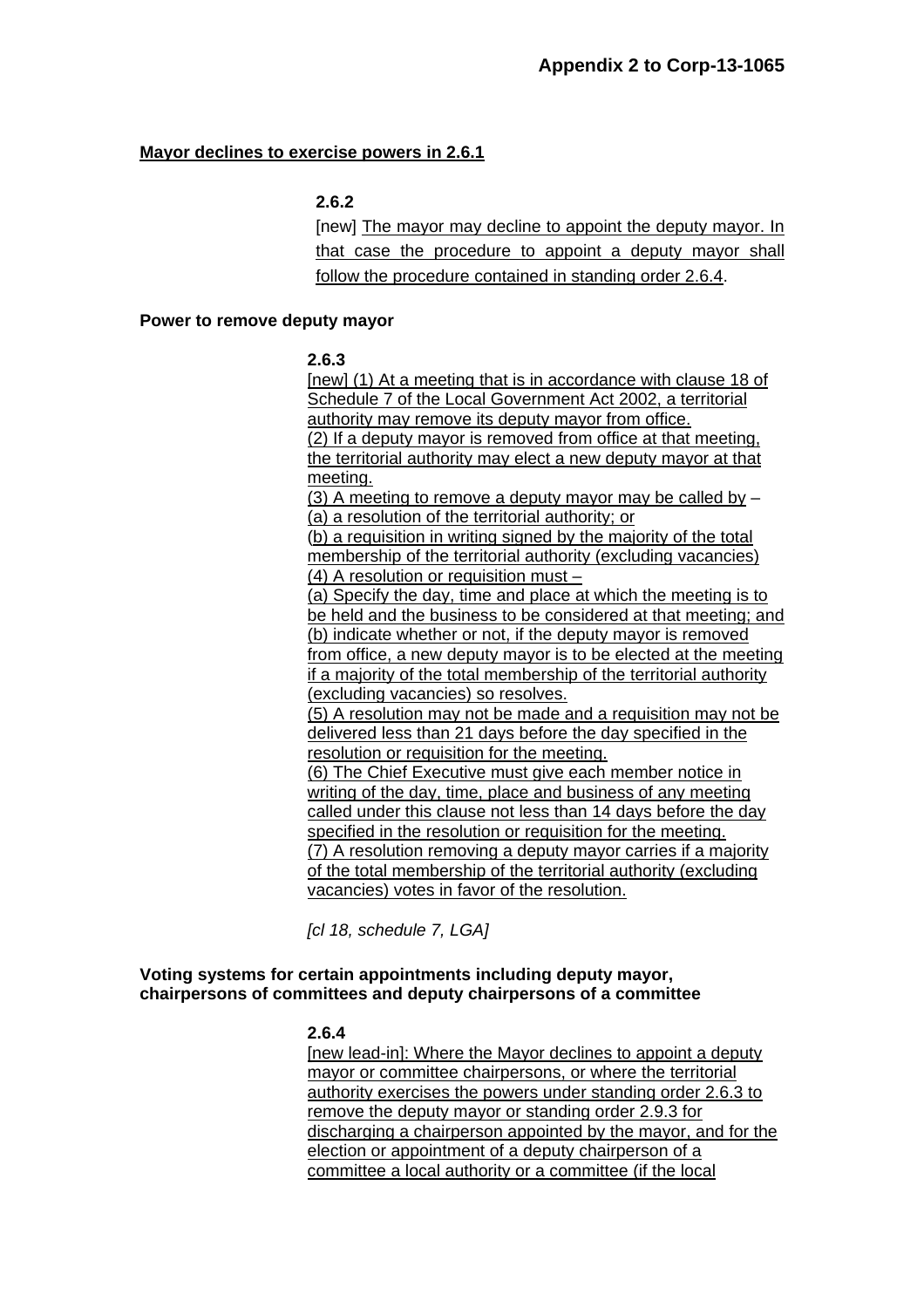authority has so directed) must determine by resolution that a person be elected or appointed using the one of the following systems of voting: (a) [System A]; or (b) [System B]. **2.6 VOTING SYSTEMS FOR CERTAIN APPOINTMENTS Provisions for election 2.6.1 or appointment of "[This Standing Order applies to] – deputy mayor, chairpersons and (a) the election or appointment of the chairperson and deputy deputy chairpersons chairperson of a regional council; and of local authorities and committees, and (b) the election or appointment of the deputy mayor; and representatives of the local authority (c) the election or appointment of the chairperson and deputy chairperson of a committee; and (d) the election or appointment of a representative of a local authority. If this [Standing Order] applies, a local authority or a committee (if the local authority has so directed) must determine by resolution that a person be elected or appointed by using one of the following systems of voting: (a) [System A]; or (b) [System B].** System A (a) requires that a person is elected or appointed if he or she receives the votes of a majority of the members of the local authority or committee present and voting; and (b) has the following characteristics: I. there is a first round of voting for all candidates; and II. if no candidate is successful in that round there is a second round of voting from which the candidate with the fewest votes in the first round is excluded; and III. if no candidate is successful in the second round there is a third, and if necessary subsequent round of voting from which, each time, the candidate with the fewest votes in the previous round is excluded; and IV. in any round of voting, if 2 or more candidates tie for the lowest number of votes, the person excluded from the next round is resolved by lot.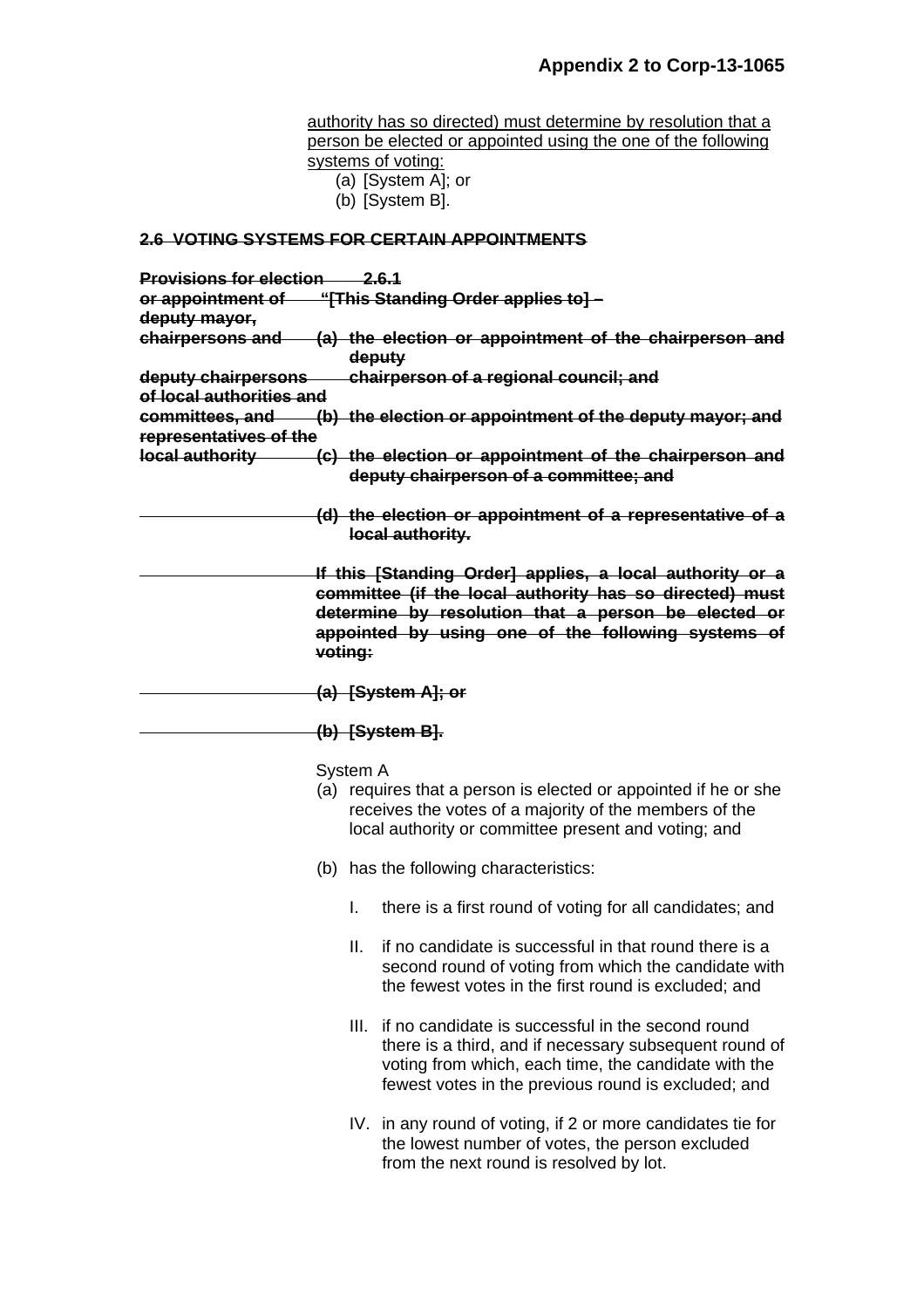System B

- (a) requires that a person is elected or appointed if he or she receives more votes than any other candidate; and
- (b) has the following characteristics:
	- I. there is only 1 round of voting; and
	- II. if 2 or more candidates tie for the most votes, the tie is resolved by lot."

*[cl. 25, Schedule 7, LGA]* 

### **Mayor responsible for establishing committees and local authority able to discharge or reconstitute or add to committees established by the Mayor**

### **Appointment of committees by Mayor**

**2.7.1** 

[new] The Mayor has the power under section 41A(3)(b) of the Local Government Acct 2002 to establish committees of the territorial authority.

## **Ability of local authority to discharge or reconstitute or add committees established by the Mayor**

**2.7.2**  [new] Nothing limits or prevents a territorial authority from discharging or reconstituting in accordance with Clause 30 of Schedule 7 of the Local Government Act 2002. Refer to standing orders 2.7.4 and 2.7.5.

# **Mayor declines to exercise powers in 2.7.1**

**2.7.3** 

[new] The Mayor may decline to establish committees. In that case the procedure to establish committees shall follow the procedure contained in standing order 2.7.4.

*[section 41A(7)]*

# **2.7.4 APPOINTMENT OF COMMITTEES AND OTHER SUBORDINATE DECISION-MAKING BODIES**

#### **Appointment of committees, subcommittees and other decision-making bodies**

#### **2.7.4**

 "A local authority may appoint the committees, subcommittees, and other other subordinate decision-making bodies that it considers appropriate, and a committee may appoint the subcommittees that it considers appropriate unless it is prohibited from doing so by the local authority."

[cl. 30(1) & (2), Schedule 7, LGA]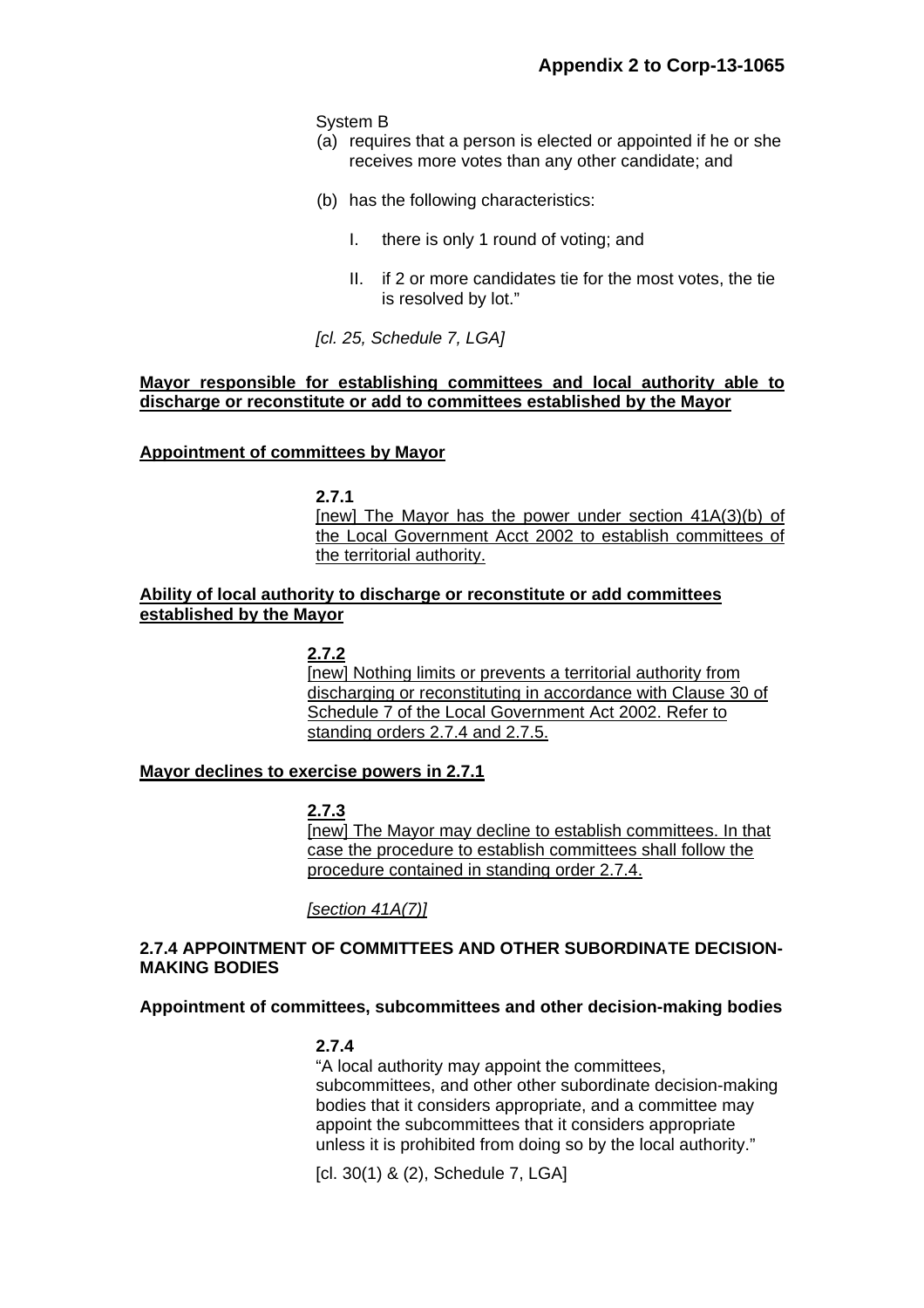## **Discharge or reconstitution of committees, subcommittees and other subordinate decision-making bodies**

### **2.7.5**

 "Unless expressly provided otherwise in an Act, – (a) a local authority may discharge or reconstitute a committee or subcommittee or other subordinate decisionmaking body; and (b) a committee may discharge or reconstitute a

subcommittee.

 A committee, subcommittee or other subordinate decisionmaking body is, unless the local authority resolves otherwise, deemed to be discharged on the coming into office of the members of the local authority elected or appointed at, or following, the triennial general election of members next after the appointment of the committee, subcommittee, or other subordinate decision-making body."

*[cl. 30(5) & (7), Schedule 7, LGA]* 

## **Committees and subordinate decision-making bodies subject to direction of local authority**

### **2.7.6**

 "A committee or other subordinate decision-making body is subject in all things to the control of the local authority, and must carry out all general and special directions of the local authority given in relation to the committee or other body or the affairs of the committee or other body. A subcommittee is subject in all things to the control of the committee that appointed it, and must carry out all general and special directions of the committee given in relation to the subcommittee or its affairs... Nothing in this [standing order] entitles a local authority or committee to rescind or amend a decision made under a delegation authorising the making of a decision by a committee, a subcommittee, or another subordinate decision-making body."

*[cl. 30(3), (4) & (6), Schedule 7, LGA]* 

[…]

#### **2.9 MEMBERSHIP OF COMMITTEES AND SUBCOMMITTEES**

#### **Mayor appointment of Committee chairperson**

#### **2.9.1**

 [new] The mayor has the power to appoint the chairperson of each committee he/she has established and may make the appointment before the other members of the committee are determined and may appoint himself.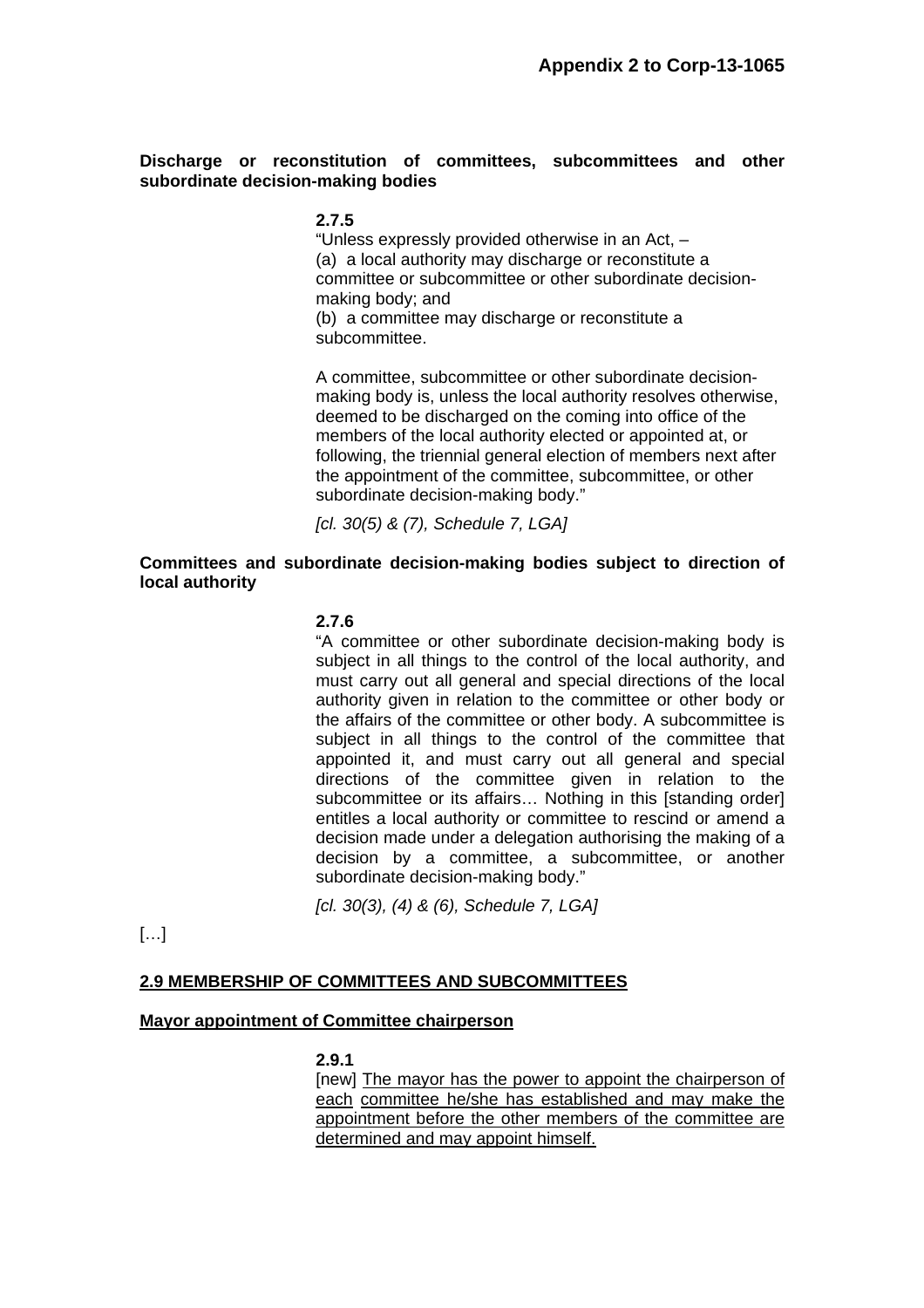### **Mayor can decline to appoint Committee Chairperson**

#### **2.9.2**

 [new] The mayor may decline to appoint chairpersons to committees. In that case the procedure to appoint a committee chairperson shall follow the procedure contained in standing order 2.6.4.

#### **Power to remove a Committee Chairperson appointed by the mayor**

#### **2.9.3**

[new] Nothing limits or prevents a territorial authority from discharging, in accordance with clause 31 of Schedule 7, a chairperson appointed by the mayor. Discharging of a committee chairperson shall follow the procedure contained in standing order 2.6.4.

*[section 41A(4)(d)]* 

### **Appointment or discharge of committee members and subcommittee members**

#### **2.9.4**

"A local authority may appoint or discharge any member of a committee. Unless directed otherwise by the local authority, a committee may appoint or discharge any member of a subcommittee appointed by the committee."

*[cl. 31(1) & (2), Schedule 7, LGA]* 

#### **Elected members on committees and subcommittees**

# **2.9.5**

"The members of a committee or subcommittee may, but need not be, elected members of the local authority, and a local authority or committee may appoint to a committee or subcommittee a person who is not a member of the local authority or committee if, in the opinion of the local authority, that person has the skills, attributes or knowledge that will assist the work of the committee or subcommittee… at least 1 member of a committee must be an elected member of the local authority; and an employee of a local authority acting in the course of his or her employment may not act as a member of any committee unless that committee is a subcommittee."

*[cl. 31(3) & (4), Schedule 7, LGA]* 

#### **Local authority may replace members if committee not discharged**

#### **2.9.6**

"If a local authority resolves that a committee, subcommittee, or other decision-making body is not to be discharged under clause 30 (7) [of Schedule 7 of the Local Government Act], the local authority may replace the members of that committee, subcommittee or other subordinate decisionmaking body after the next triennial general election of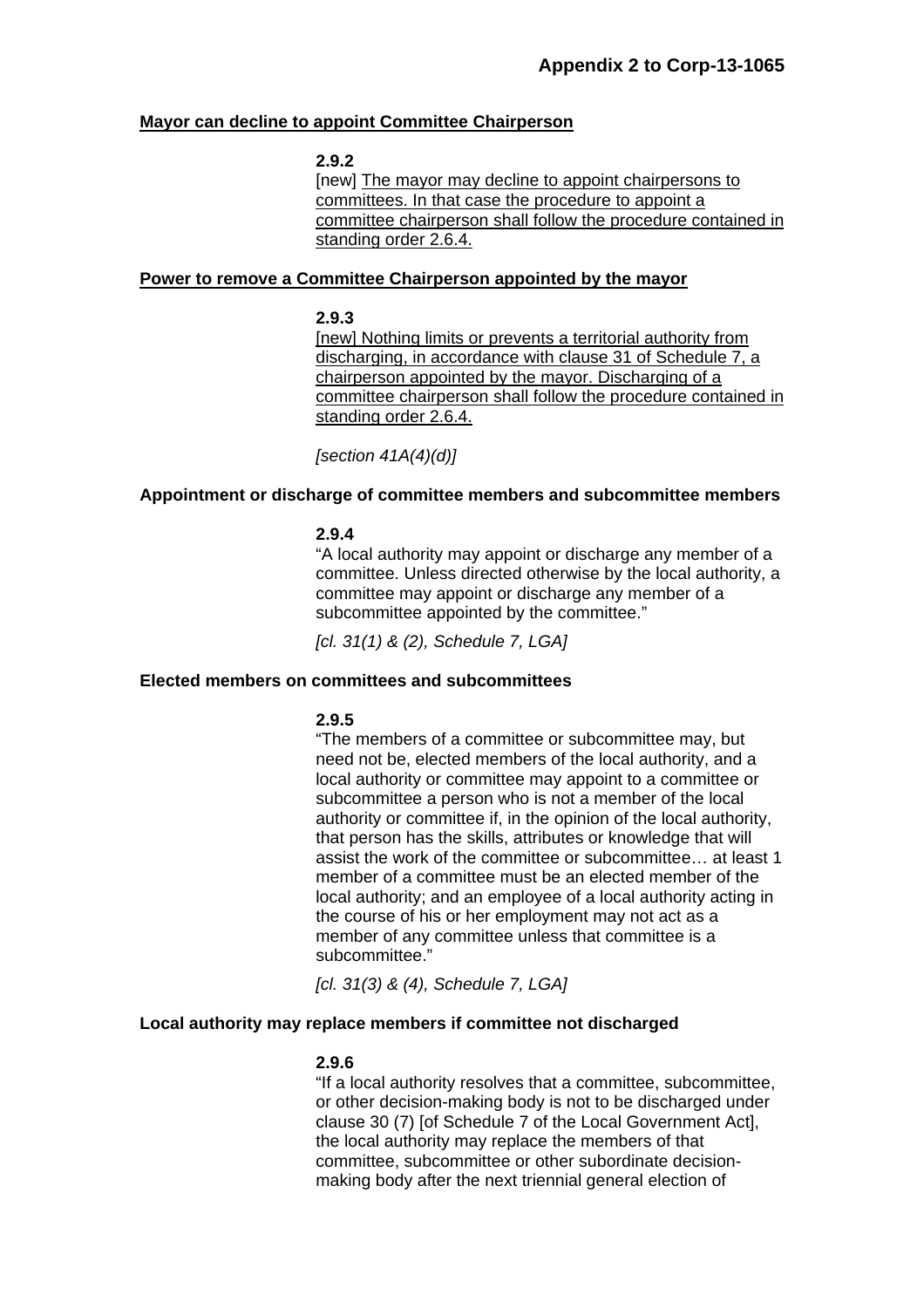members."

*[cl. 31(5), Schedule 7, LGA]* 

## **Minimum numbers on committees and subcommittees**

### **2.9.7**

"The minimum number of members is 3 for a committee, and is 2 for a subcommittee."

*[cl. 31(6), Schedule 7, LGA]* 

### **Mayor is a member of each committee**

#### **2.9.8**

[new] The mayor is a member of each committee of a territorial authority other than a community board or a quasijudicial committee.

 *[section 41A(5)]* 

Mayor or chairperson of local authority an ex-officio member

#### **2.9.5**

The mayor or chairperson of the local authority may be appointed an ex-officio member of any committee other than a community board or a quasi-judicial committee.

# **2.10 POWERS OF DELEGATION**

### **Delegations committees, subcommittees, subordinate decision-making bodies, community boards, members and officers**

# **2.10.1**

- (1) "Unless expressly provided otherwise in [the Local Government subcommittees, Act 2002], or in any other Act, for the purposes of efficiency and effectiveness in the conduct of a local authority's business, a local authority may delegate to a committee or other subordinate decision-making body, community board, or member or officer of the local authority any of its members and officers responsibilities, duties, or powers except –
	- (a) the power to make a rate; or
	- (b) the power to make a bylaw; or
	- (c) the power to borrow money, or purchase or dispose of assets, other than in accordance with the longterm council community plan; or
	- (d) the power to adopt a long-term council community plan, annual plan, or annual report; or